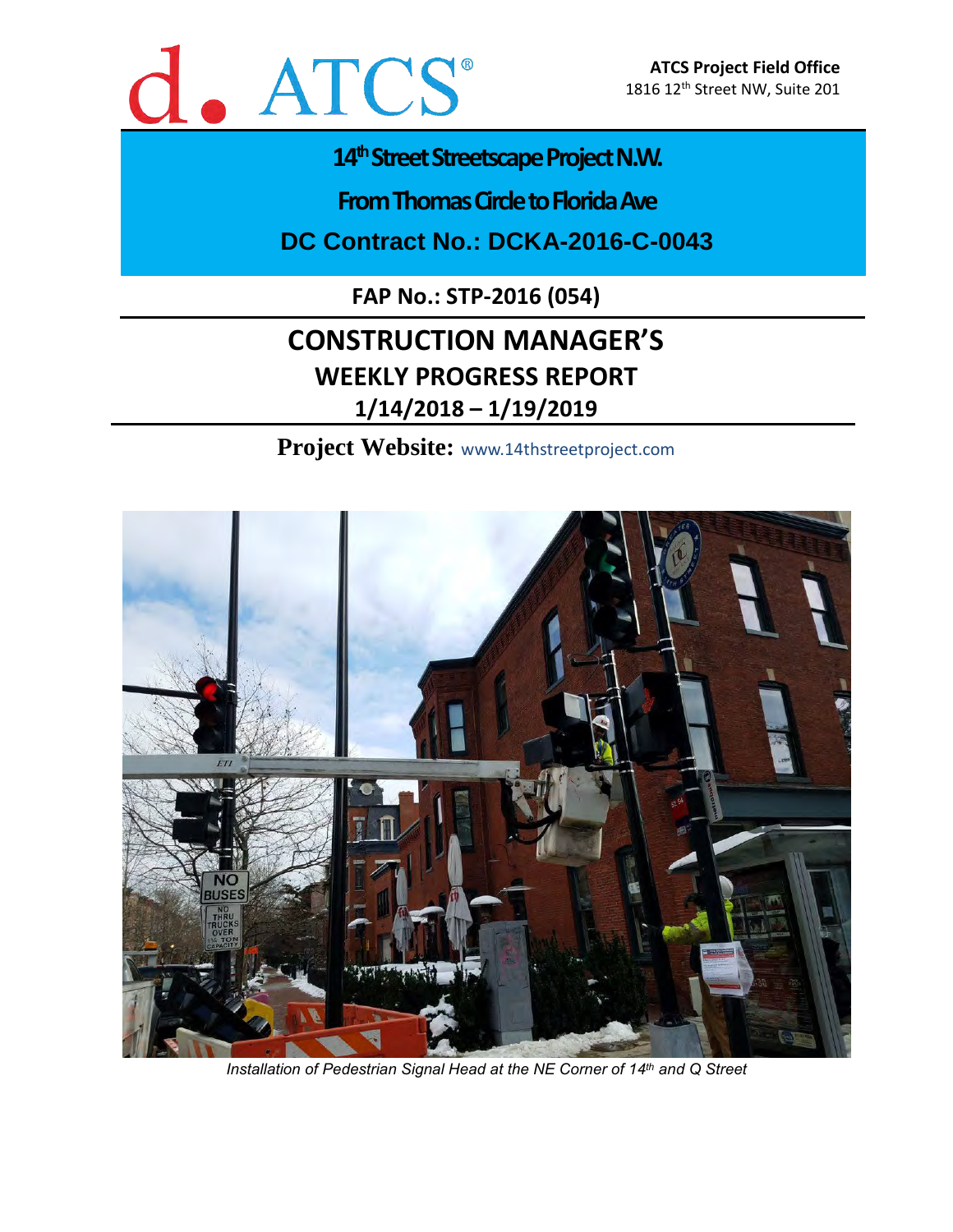

**WEEK ENDING 1/19/2019**

PAGE 2 of 7

### **1. EXECUTIVE SUMMARY**

#### **Project Description:**

The scope of the construction work includes the followings:

- The removal and disposal of existing roadway pavement, curb and gutter and sidewalks, milling of existing asphalt pavement to the extents shown on plans.
- The resurfacing of existing asphalt pavement using 2" Superpave AC surface on 14<sup>th</sup> Street between Thomas Circle and Florida Ave as shown in the plans.
- The replacement of all curbs and gutters with Granite Curbs, 12" Brick Gutter, Concrete Sidewalk, Wheelchair/Bicycle Ramps, and Cobble Stone LID Paver, Bioretention Planters as shown on the plans or as directed.
- The removal and transportation to storage yard of Existing Traffic Signals and Light Poles as shown on plans. Traffic signal relocation and equipment upgrading of Traffic Signals at all intersections of 14<sup>th</sup> Street within the project limit as shown on plans.
- Streetscaping throughout the 14<sup>th</sup> Street corridor as shown in the plans.
- The installation of traffic signing and permanent pavement markings.
- Upgrading of street lighting throughout the 14<sup>th</sup> Street corridor as shown in the plans.
- Construction and upgrading of single catch basin, double catch basin, and triple catch basin.
- Construction / Upgrading of new Watermains, Fire Hydrants
- Full Reconstruction of R Street.
- Installation of new Bus Islands and bus pads as shown on the plans and as directed.
- The installation and use of erosion and sediment control measures as required.
- Mobilization and demobilization, performance of field layout, provision and maintenance of engineer's field facilities, progress photographs, and the proper maintenance of vehicular and pedestrian traffic during construction, including provision of all required construction warning and detour signs and traffic control devices.

#### **Work by Others**

The PEPCO manhole replacement or vault adjustments activities will be done by others approved by PEPCO. The ATCS CM team will coordinate all these activities with the Contractor and PEPCO.

## **2. STATUS OF CONSTRUCTION / PROGRESS SUMMARY**

#### **Progress Summary:**

- 1. Omni onsite excavating and installing electrical conduits and manholes
- 2. Omni is excavating and installing Traffic Signal and Street Light Foundations
- 3. Omni excavating and installing Catch Basins and Sewer Manholes
- 4. Omni excavating and install new water main and Fire Hydrants for DC Water
- 5. FMCC Electrical Installing Traffic Signal Poles, Transformer Bases, Traffic Control Cabinets, and Pendent Poles
- 6. FMCC onsite providing MOT for Subcontractors

#### **CM Community Outreach Activities**

- 1. Connected with retailers and property owners in project corridor to provide updates and address any questions or concerns.
- 2. Project Website is up and running. Responded to email questions that came through Project Website.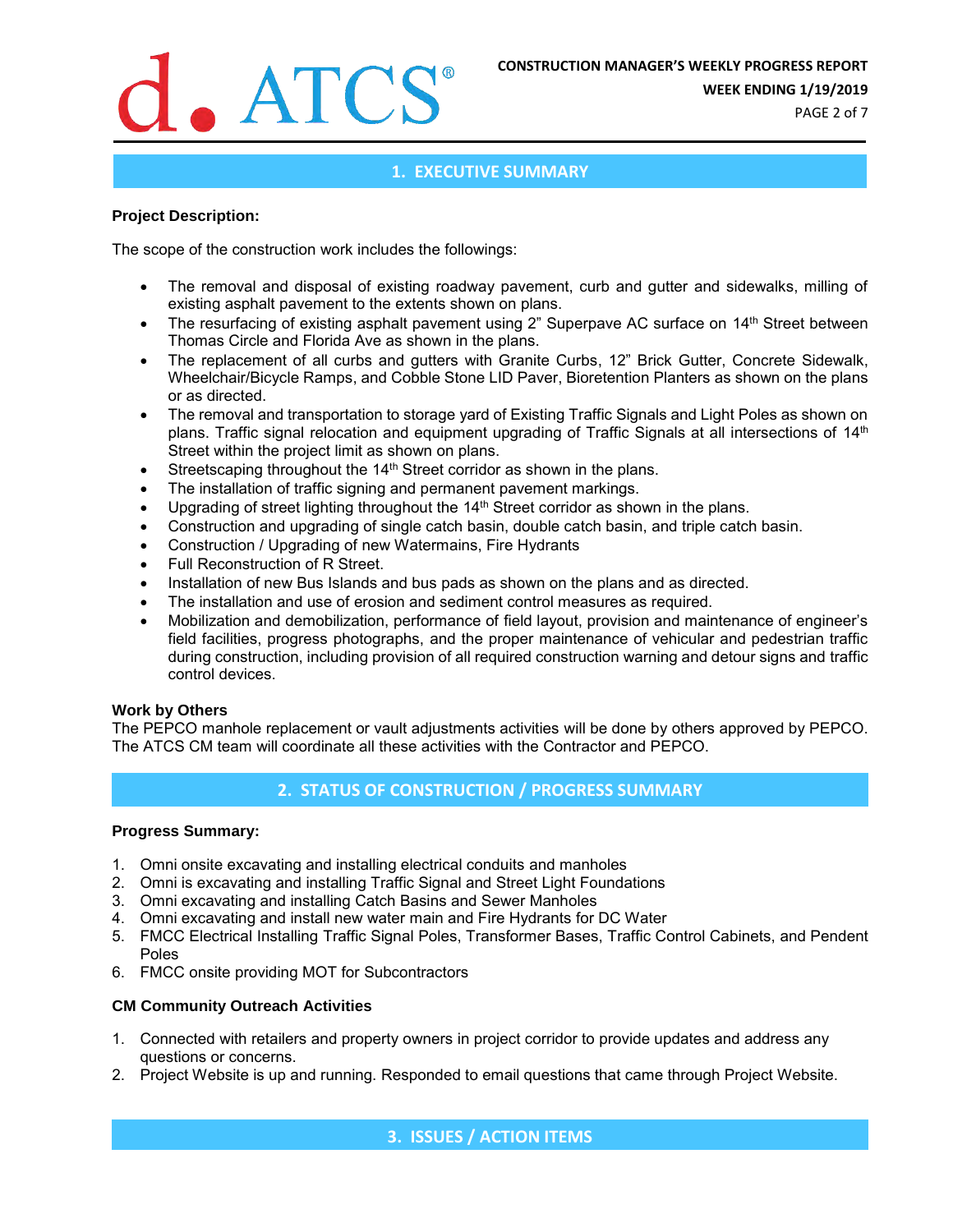

- Ongoing Issues / Items: ADA Building Entrance Ramp at 1541 14<sup>th</sup> Street NW
- Action Items: Pepco working on conflicts (approx. 9) and to give CM a report on time frame for design and corrections.
- Clear Channel provide a cost for removal, request a detail breakdown of cost
- Building owner does not want ramp that was built per plan as they have step inside building. Request removal.
- New Issues / Items: None

**4. MEETINGS / PROJECT COORDINATION**

Progress Meeting are schedule at the Field Office every Tuesday at 10:30am

**5. DAILY WORK PERFORMED**

#### **Monday 1/14/2019**

1. Contractor cancelled operation due to inclement weather

#### **Tuesday 1/15/2019**

- 1. Omni demoed the existing catch basin at the NW corner of  $14<sup>th</sup>$  and Q Street
- 2. Omni installed the 15" PCC Connection pipe and finished the Combined Sewer Manhole across from Sawnn Street
- 3. Omni began the excavating for the Fire Hydrant at 14<sup>th</sup> and T Street
- 4. Omni continued with the Electrical Conduit at 14<sup>th</sup> and U Street between MH79 to MH77
- 5. Omni removed Street Car Track between MH79 to MH77
- 6. FMCC Electrical began building the Temporary Signals at the NE Corner of 14<sup>th</sup> and Q Street
- 7. FMCC was onsite providing MOT for these operations

#### **Wednesday 1/16/2019**

- 1. Omni excavated and installed manhole (MH77)
- 2. Omni continued to install 4" PVC Conduit between MH79 to MH77, MH77 to MH81, MH77 to C62, and MH 77 to C61
- 3. Omni removed the existing Traffic Signal / Streetlight Foundation at NE corner of 14<sup>th</sup> and Q Street
- 4. Omni excavated and installed new Traffic Signal Foundation at NE corner of 14<sup>th</sup> and Q Street
- 5. Omni began installing the connection pipe for the Catch Basin at  $14<sup>th</sup>$  and Church Street
- 6. Omni began installation of the Fire Hydrant at 14<sup>th</sup> and Swann
- 7. FMCC was onsite providing MOT for these operations

#### **Thursday 1/17/2019**

- 1. Omni continued to install 15" PCC connection pipe into the combine sewer manholes for MH-12, MH-41, and MH-36
- 2. Omni continued to install 4" PVC Conduit between MH79 to MH77, MH77 to C62
- 3. FMCC Electrical furnished and installed three (3) Traffic Controller Cabinets at Rhode Island, P Street, and W Street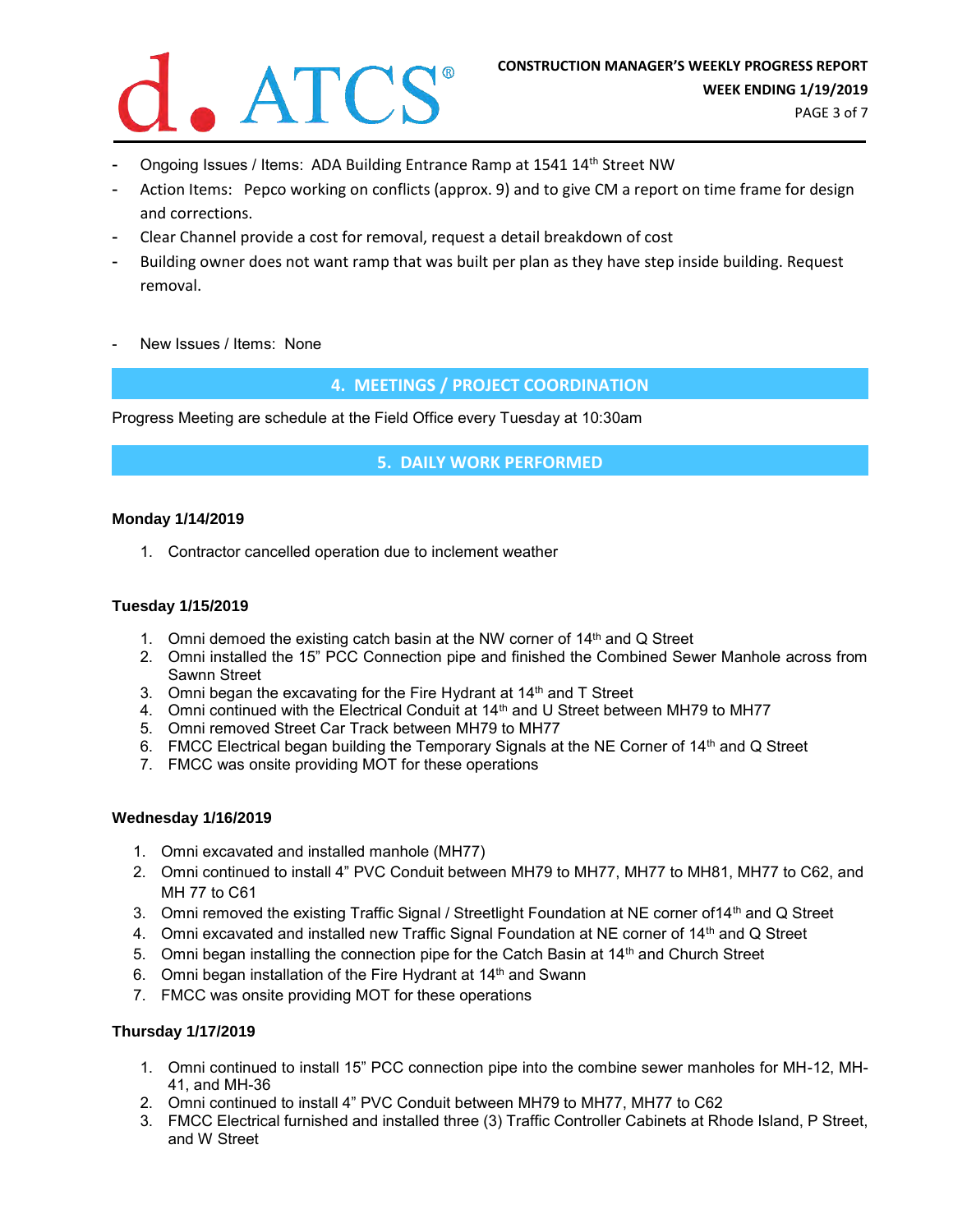

4. FMCC was onsite providing MOT for these operations

#### **Friday 1/18/2019**

- 1. Omni placed aggregate base and PCC Base over electrical trench between MH77 to MH79
- 2. FMCC Electrical installed Pendant Poles at the NE Corner of 14<sup>th</sup> and Q Street
- 3. FMCC Electrical constructed the Temporary Signal at 14<sup>th</sup> and V Street
- 4. FMCC was on site providing MOT

#### **Saturday 1/19/2019**

1. The contractor canceled operation due to not being able to get concrete.

**6. INSPECTION & MATERIAL TESTS PERFORMED**

None

## **7. RFI's / SUBMITTALS**

- Requests For Information:
	- o We have received 17 RFIs; 14 RFIs have been answered.
- Submittals:
- o We have received 72 Submittals; 71 Submittals have been Approved

**8. CHANGE ORDERS/TASK ORDERS**

 $\circ$  CM Task Order Modification submitted to DDOT for time extension was approved

**9. DBE or CBE PARTICIPATION SUMMARIES**

- ATCS CBE / DBE Activity: o Hayat Brown LLC.: Provided Office Engineering support for this project.
- ATCS CBE / DBE Activity
	- o Cube Root, Corp.: Providing an Electrical Inspector to support the project.
- Fort Myer Construction Corp. DBE Activity:
	- o Omni Excavators Inc.
	- o Den United LLC.

## **10. ACCIDENTS / INCIDENTS**

- None

-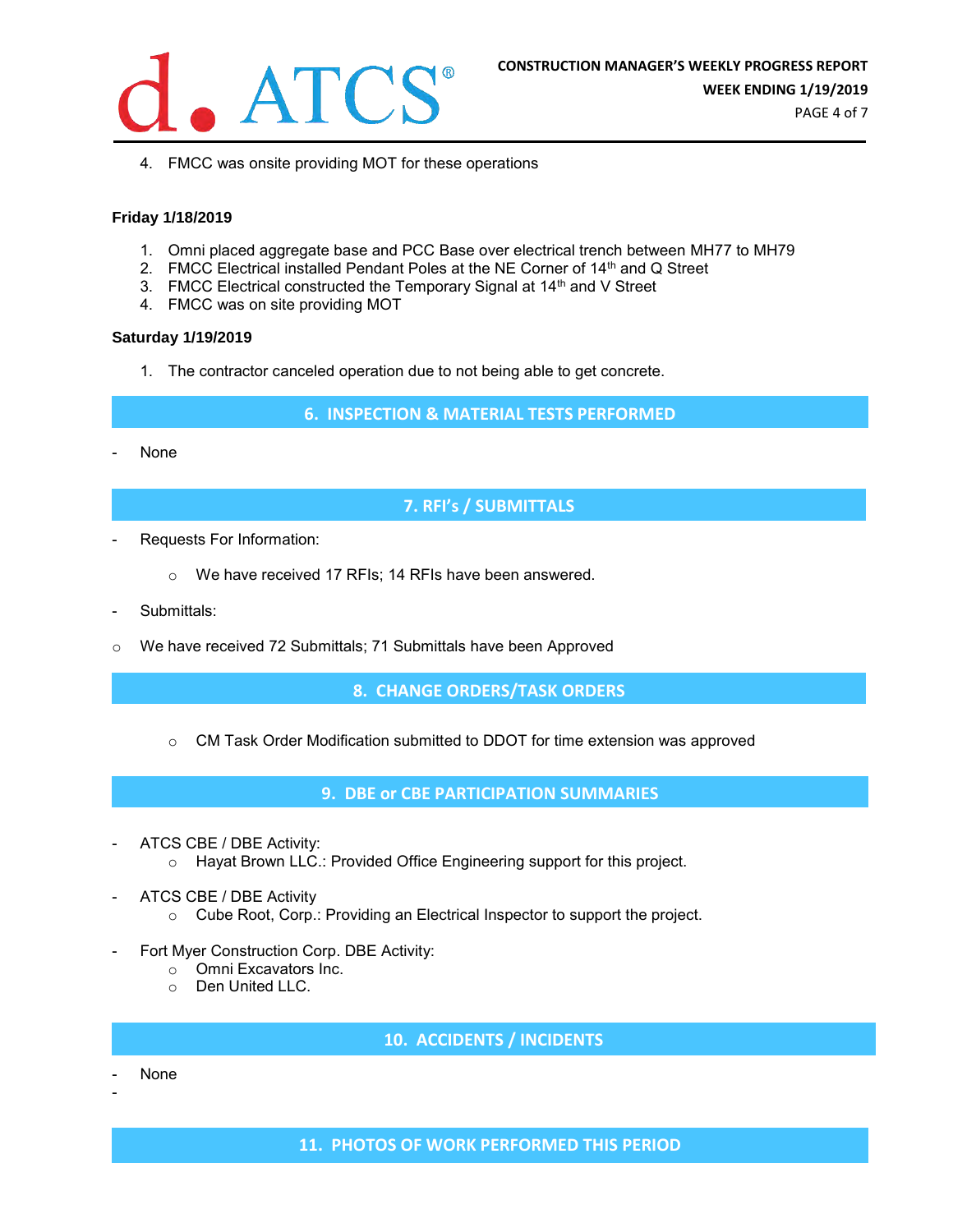# **CONSTRUCTION MANAGER'S WEEKLY PROGRESS REPORT<br>WEEK ENDING 1/19/2019**

**WEEK ENDING 1/19/2019** PAGE 5 of 7



*Installation of Fire Hydrant at 14th and Swann*



*Installation of 8" Water Main on T Street on Westside*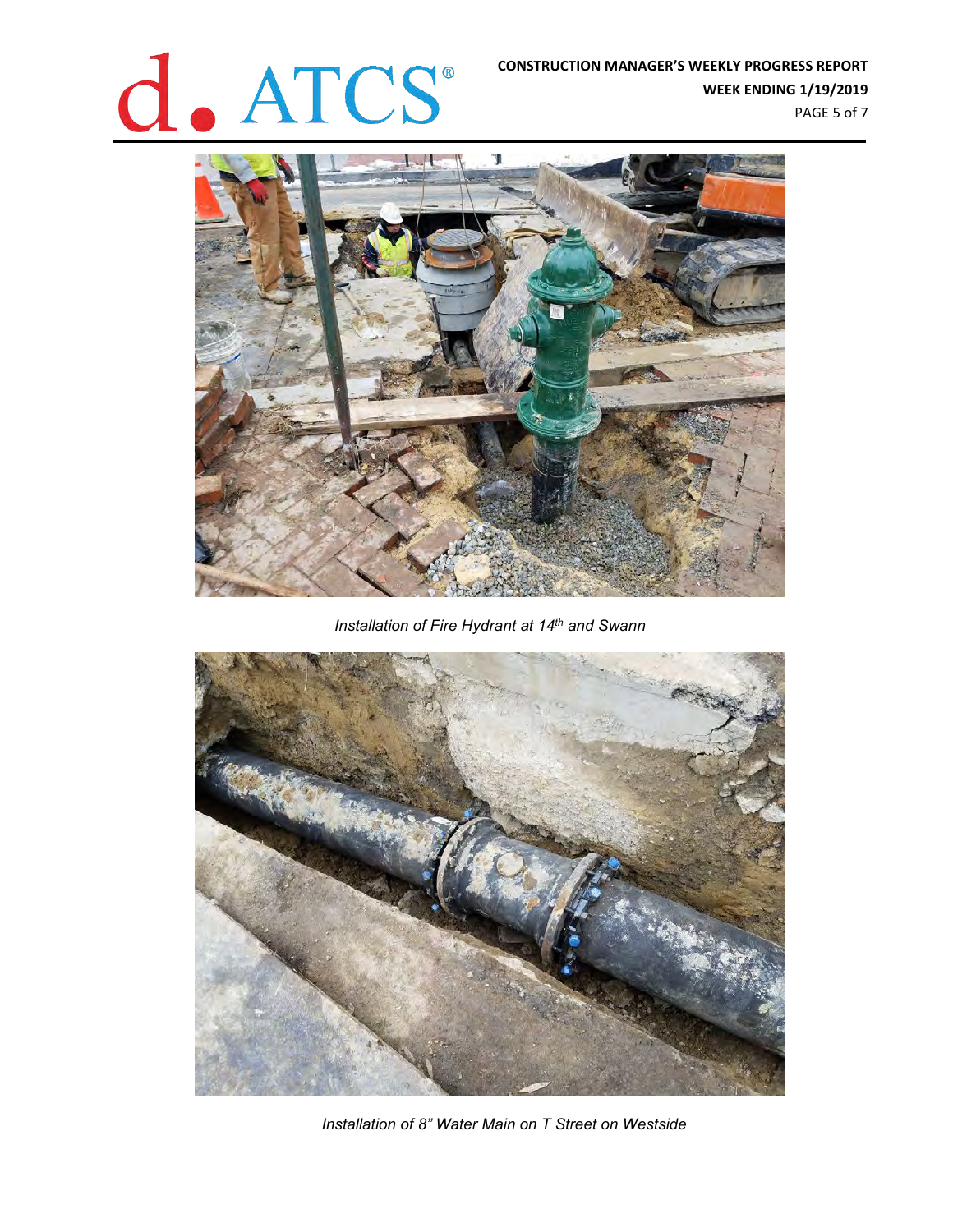# **CONSTRUCTION MANAGER'S WEEKLY PROGRESS REPORT<br>WEEK ENDING 1/19/2019**<br>PAGE 6 of 7

**WEEK ENDING 1/19/2019** PAGE 6 of 7



*Installation of Traffic Controller Cabinet at P Street*



*Installation of PCC Base at 14th and T Street*